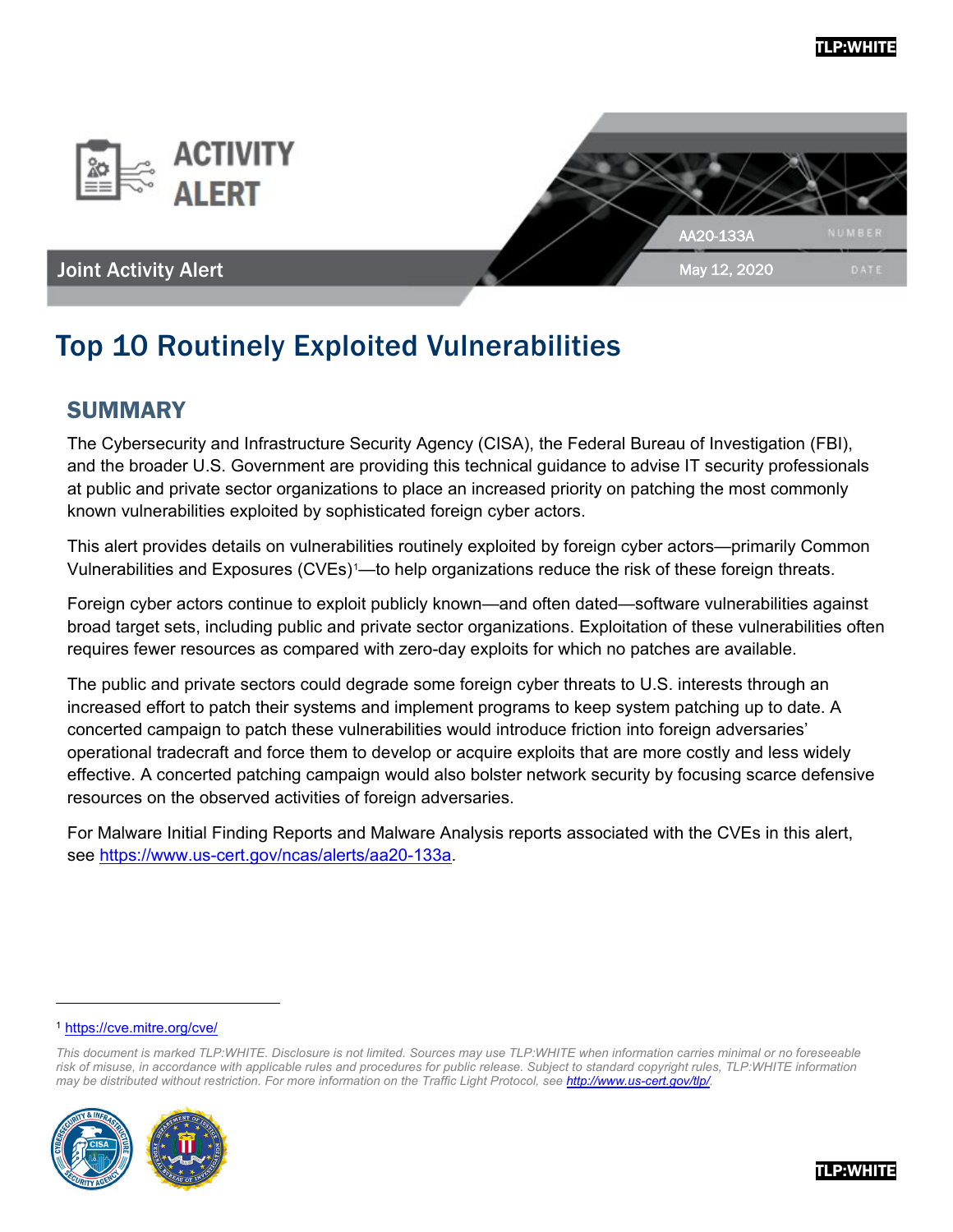## TECHNICAL DETAILS

## Top 10 Most Exploited Vulnerabilities 2016–2019

U.S. Government reporting has identified the top 10 most exploited vulnerabilities by state, nonstate, and unattributed cyber actors from 2016 to 2019 as follows: CVE-2017-11882, CVE-2017-0199, CVE-2017- 5638, CVE-2012-0158, CVE-2019-0604, CVE-2017-0143, CVE-2018-4878, CVE-2017-8759, CVE-2015- 1641, and CVE-2018-7600.

- According to U.S. Government technical analysis, malicious cyber actors most often exploited vulnerabilities in Microsoft's Object Linking and Embedding (OLE) technology. OLE allows documents to contain embedded content from other applications such as spreadsheets. After OLE the second-mostreported vulnerable technology was a widespread Web framework known as Apache Struts.
- Of the top 10, the three vulnerabilities used most frequently across state-sponsored cyber actors from China, Iran, North Korea, and Russia are CVE-2017-11882, CVE-2017-0199, and CVE-2012-0158. All three of these vulnerabilities are related to Microsoft's OLE technology.
- As of December 2019, Chinese state cyber actors were frequently exploiting the same vulnerability— CVE-2012-0158—that the U.S. Government publicly assessed in 2015 was the most used in their cyber operations.[2](#page-1-0) This trend suggests that organizations have not yet widely implemented patches for this vulnerability and that Chinese state cyber actors may continue to incorporate dated flaws into their operational tradecraft as long as they remain effective.
- Deploying patches often requires IT security professionals to balance the need to mitigate vulnerabilities with the need for keeping systems running and ensuring installed patches are compatible with other software. This can require a significant investment of effort, particularly when mitigating multiple flaws at the same time.
- A U.S. industry study released in early 2019 similarly discovered that the flaws malicious cyber actors exploited the most consistently were in Microsoft and Adobe Flash products, probably because of the widespread use of these technologies. $^{\text{3}}$  $^{\text{3}}$  $^{\text{3}}$  Four of the industry study's top 10 most exploited flaws also appear on this Alert's list, highlighting how U.S. Government and private-sector data sources may complement each other to enhance security.

## Vulnerabilities Exploited in 2020

In addition to the top 10 vulnerabilities from 2016 to 2019 listed above, the U.S. Government has reported that the following vulnerabilities are being routinely exploited by sophisticated foreign cyber actors in 2020:

- Malicious cyber actors are increasingly targeting unpatched Virtual Private Network vulnerabilities.
	- o An arbitrary code execution vulnerability in Citrix VPN appliances, known as CVE-2019- 19781, has been detected in exploits in the wild.
	- o An arbitrary file reading vulnerability in Pulse Secure VPN servers, known as CVE-2019- 11510, continues to be an attractive target for malicious actors.
- March 2020 brought an abrupt shift to work-from-home that necessitated, for many organizations, rapid deployment of cloud collaboration services, such as Microsoft Office 365 (O365). Malicious

 $\overline{a}$ 

<span id="page-1-0"></span><sup>2</sup> <https://www.us-cert.gov/ncas/alerts/TA15-119A>

<span id="page-1-1"></span><sup>3</sup> <https://www.recordedfuture.com/top-vulnerabilities-2019/>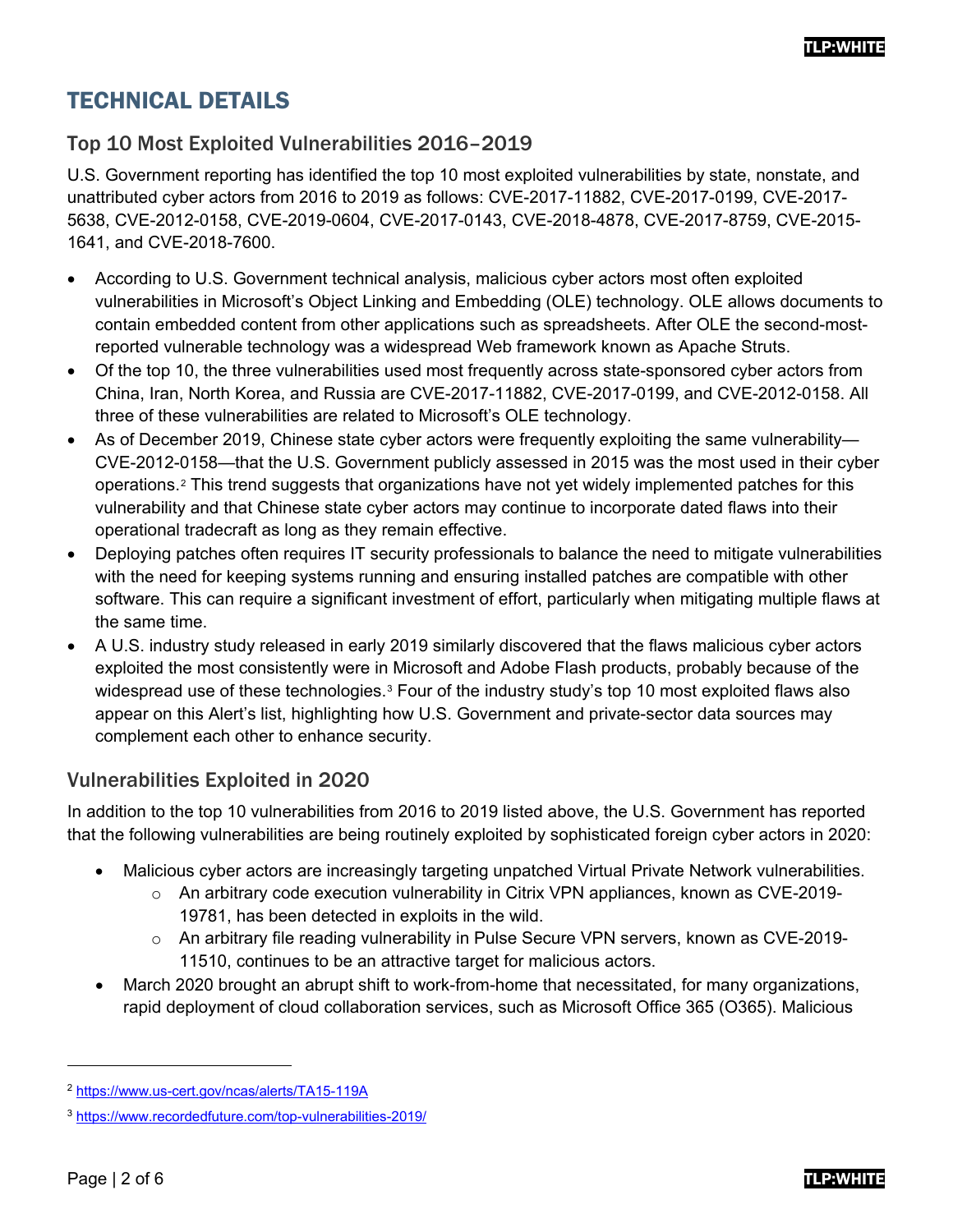cyber actors are targeting organizations whose hasty deployment of Microsoft O365 may have led to oversights in security configurations and vulnerable to attack.

• Cybersecurity weaknesses—such as poor employee education on social engineering attacks and a lack of system recovery and contingency plans—have continued to make organizations susceptible to ransomware attacks in 2020.

## MITIGATIONS

This Alert provides mitigations for each of the top vulnerabilities identified above. In addition to the mitigations listed below, CISA, FBI, and the broader U.S. Government recommend that organizations transition away from any end-of-life software.

## Mitigations for the Top 10 Most Exploited Vulnerabilities 2016–2019

**Note:** The lists of associated malware corresponding to each CVE below is not meant to be exhaustive but instead is intended to identify a malware family commonly associated with exploiting the CVE.

#### **CVE-2017-11882**

- Vulnerable Products: Microsoft Office 2007 SP3/2010 SP2/2013 SP1/2016 Products
- Associated Malware: Loki, FormBook, Pony/FAREIT
- Mitigation: Update affected Microsoft products with the latest security patches
- More Detail:<https://nvd.nist.gov/vuln/detail/CVE-2017-11882>

#### **CVE-2017-0199**

- Vulnerable Products: Microsoft Office 2007 SP3/2010 SP2/2013 SP1/2016, Vista SP2, Server 2008 SP2, Windows 7 SP1, Windows 8.1
- Associated Malware: FINSPY, LATENTBOT, Dridex
- Mitigation: Update affected Microsoft products with the latest security patches
- More Detail:<https://nvd.nist.gov/vuln/detail/CVE-2017-0199>

### **CVE-2017-5638**

- Vulnerable Products: Apache Struts 2 2.3.x before 2.3.32 and 2.5.x before 2.5.10.1
- Associated Malware: JexBoss
- Mitigation: Upgrade to Struts 2.3.32 or Struts 2.5.10.1
- More Detail:
	- o <https://www.us-cert.gov/ncas/analysis-reports/AR18-312A>
	- o <https://nvd.nist.gov/vuln/detail/CVE-2017-5638>

#### **CVE-2012-0158**

- Vulnerable Products: Microsoft Office 2003 SP3, 2007 SP2 and SP3, and 2010 Gold and SP1; Office 2003 Web Components SP3; SQL Server 2000 SP4, 2005 SP4, and 2008 SP2, SP3, and R2; BizTalk Server 2002 SP1; Commerce Server 2002 SP4, 2007 SP2, and 2009 Gold and R2; Visual FoxPro 8.0 SP1 and 9.0 SP2; and Visual Basic 6.0
- Associated Malware: Dridex
- Mitigation: Update affected Microsoft products with the latest security patches
- More Detail:
	- o <https://www.us-cert.gov/ncas/alerts/aa19-339a>
	- o <https://nvd.nist.gov/vuln/detail/CVE-2012-0158>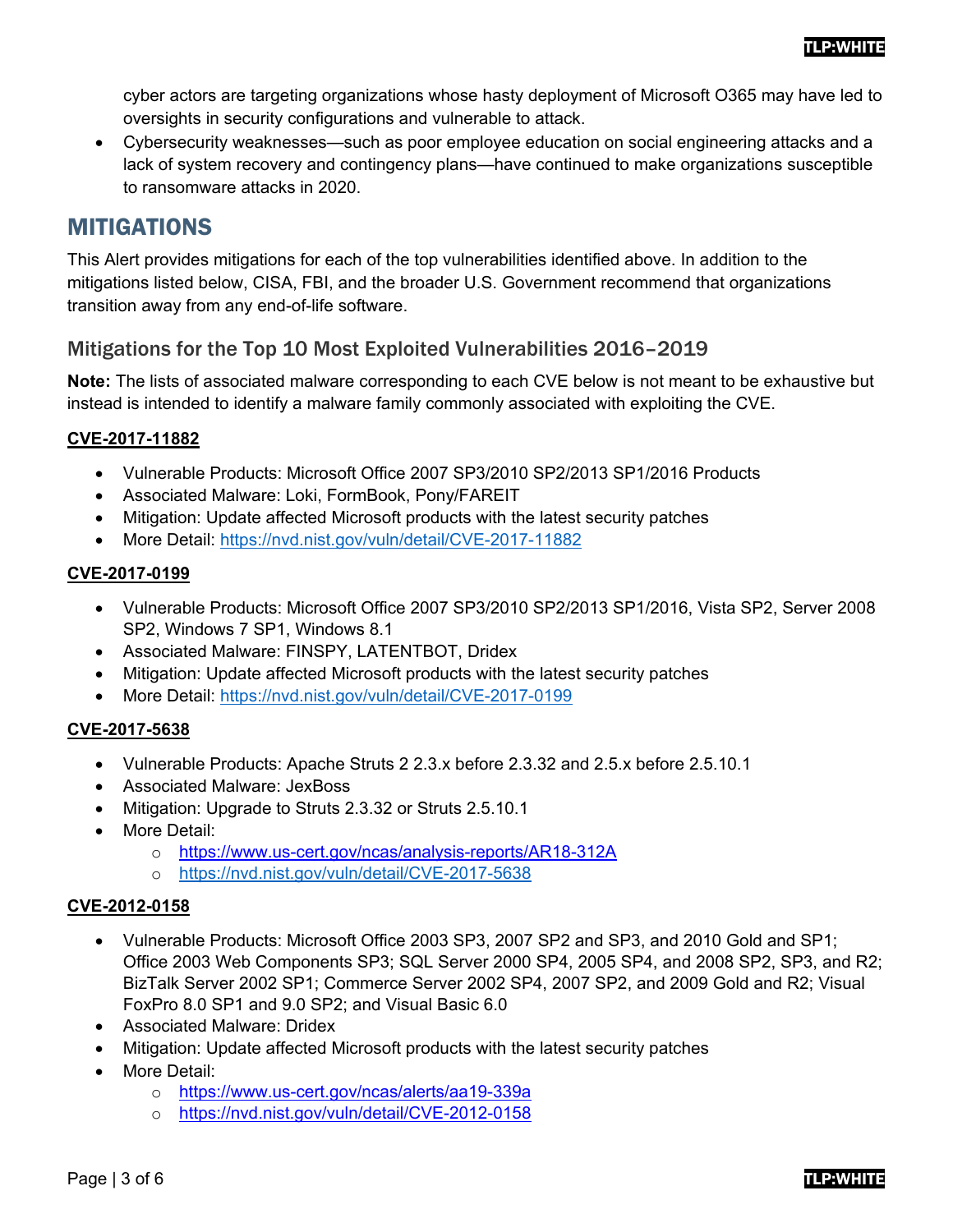#### TLP:WHITE

#### **CVE-2019-0604**

- Vulnerable Products: Microsoft SharePoint
- Associated Malware: China Chopper
- Mitigation: Update affected Microsoft products with the latest security patches
- More Detail:<https://nvd.nist.gov/vuln/detail/CVE-2019-0604>

#### **CVE-2017-0143**

- Vulnerable Products: Microsoft Windows Vista SP2; Windows Server 2008 SP2 and R2 SP1; Windows 7 SP1; Windows 8.1; Windows Server 2012 Gold and R2; Windows RT 8.1; and Windows 10 Gold, 1511, and 1607; and Windows Server 2016
- Associated Malware: Multiple using the EternalSynergy and EternalBlue Exploit Kit
- Mitigation: Update affected Microsoft products with the latest security patches
- More Detail:<https://nvd.nist.gov/vuln/detail/CVE-2017-0143>

#### **CVE-2018-4878**

- Vulnerable Products: Adobe Flash Player before 28.0.0.161
- Associated Malware: DOGCALL
- Mitigation: Update Adobe Flash Player installation to the latest version
- More Detail:<https://nvd.nist.gov/vuln/detail/CVE-2018-4878>

#### **CVE-2017-8759**

- Vulnerable Products: Microsoft .NET Framework 2.0, 3.5, 3.5.1, 4.5.2, 4.6, 4.6.1, 4.6.2 and 4.7
- Associated Malware: FINSPY, FinFisher, WingBird
- Mitigation: Update affected Microsoft products with the latest security patches
- More Detail:<https://nvd.nist.gov/vuln/detail/CVE-2017-8759>

#### **CVE-2015-1641**

- Vulnerable Products: Microsoft Word 2007 SP3, Office 2010 SP2, Word 2010 SP2, Word 2013 SP1, Word 2013 RT SP1, Word for Mac 2011, Office Compatibility Pack SP3, Word Automation Services on SharePoint Server 2010 SP2 and 2013 SP1, and Office Web Apps Server 2010 SP2 and 2013 SP1
- Associated Malware: Toshliph, UWarrior
- Mitigation: Update affected Microsoft products with the latest security patches
- More Detail:<https://nvd.nist.gov/vuln/detail/CVE-2015-1641>

#### **CVE-2018-7600**

- Vulnerable Products: Drupal before 7.58, 8.x before 8.3.9, 8.4.x before 8.4.6, and 8.5.x before 8.5.1
- Associated Malware: Kitty
- Mitigation: Upgrade to the most recent version of Drupal 7 or 8 core.
- More Detail:<https://nvd.nist.gov/vuln/detail/CVE-2018-7600>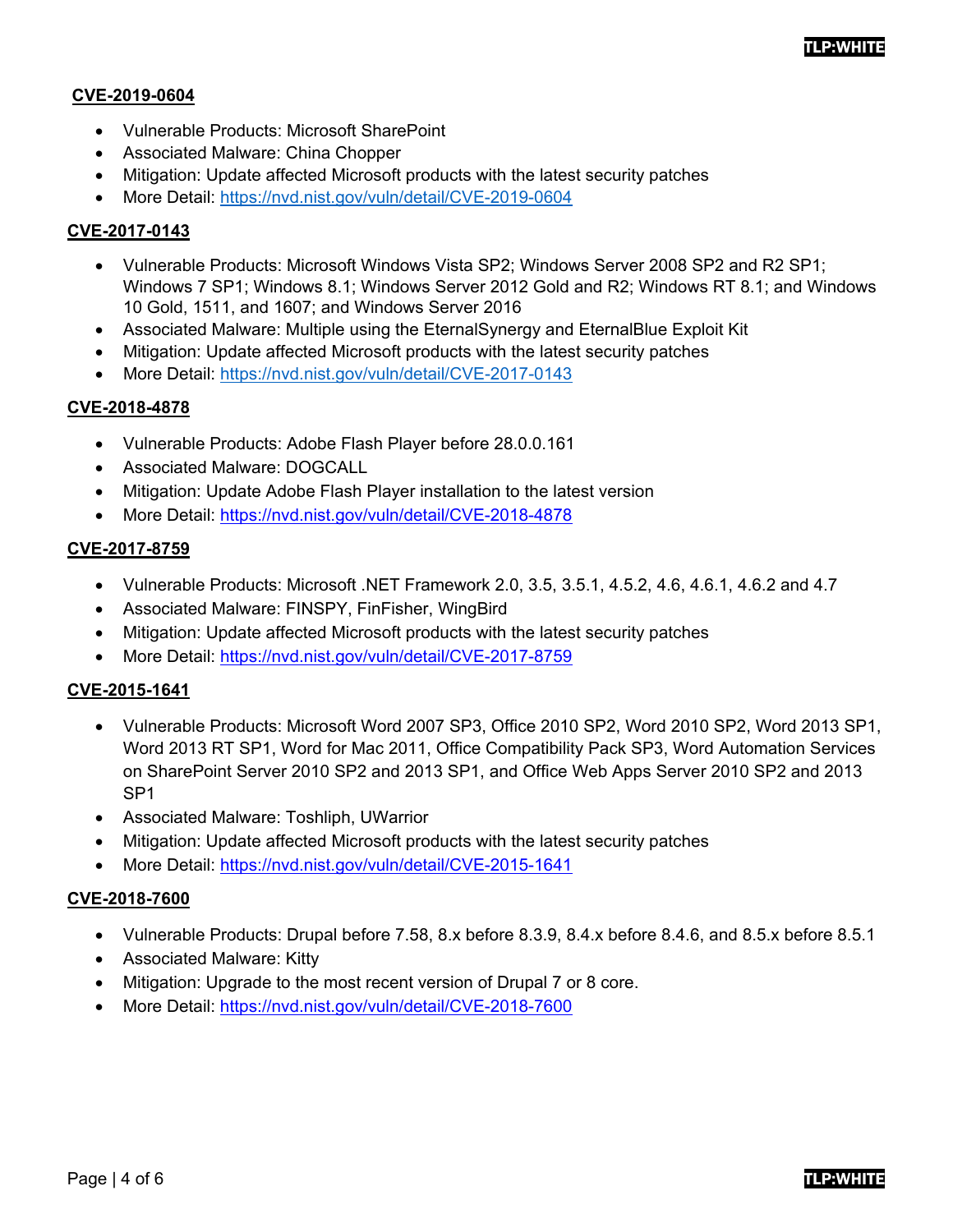## Mitigations for Vulnerabilities Exploited in 2020

## **CVE-2019-11510**

- Vulnerable Products: Pulse Connect Secure 9.0R1 9.0R3.3, 8.3R1 8.3R7, 8.2R1 8.2R12, 8.1R1 - 8.1R15 and Pulse Policy Secure 9.0R1 - 9.0R3.1, 5.4R1 - 5.4R7, 5.3R1 - 5.3R12, 5.2R1 - 5.2R12, 5.1R1 - 5.1R15
- Mitigation: Update affected Pulse Secure devices with the latest security patches.
- More Detail:
	- o <https://www.us-cert.gov/ncas/alerts/aa20-107a>
	- o <https://nvd.nist.gov/vuln/detail/CVE-2019-11510>
	- o [https://www.microsoft.com/security/blog/2020/04/28/ransomware-groups-continue-to-target](https://www.microsoft.com/security/blog/2020/04/28/ransomware-groups-continue-to-target-healthcare-critical-services-heres-how-to-reduce-risk/)[healthcare-critical-services-heres-how-to-reduce-risk/](https://www.microsoft.com/security/blog/2020/04/28/ransomware-groups-continue-to-target-healthcare-critical-services-heres-how-to-reduce-risk/)

### **CVE-2019-19781**

- Vulnerable Products: Citrix Application Delivery Controller, Citrix Gateway, and Citrix SDWAN WANOP
- Mitigation: Update affected Citrix devices with the latest security patches
- More Detail:
	- o <https://www.us-cert.gov/ncas/alerts/aa20-020a>
	- o <https://www.us-cert.gov/ncas/alerts/aa20-031a>
	- o [https://www.fireeye.com/blog/products-and-services/2020/01/fireeye-and-citrix-tool-scans-for](https://www.fireeye.com/blog/products-and-services/2020/01/fireeye-and-citrix-tool-scans-for-iocs-related-to-vulnerability.html)[iocs-related-to-vulnerability.html](https://www.fireeye.com/blog/products-and-services/2020/01/fireeye-and-citrix-tool-scans-for-iocs-related-to-vulnerability.html)
	- o <https://nvd.nist.gov/vuln/detail/CVE-2019-19781>
	- o [https://www.microsoft.com/security/blog/2020/04/28/ransomware-groups-continue-to-target](https://www.microsoft.com/security/blog/2020/04/28/ransomware-groups-continue-to-target-healthcare-critical-services-heres-how-to-reduce-risk/)[healthcare-critical-services-heres-how-to-reduce-risk/](https://www.microsoft.com/security/blog/2020/04/28/ransomware-groups-continue-to-target-healthcare-critical-services-heres-how-to-reduce-risk/)

#### **Oversights in Microsoft O365 Security Configurations**

- Vulnerable Products: Microsoft O365
- Mitigation: Follow Microsoft O365 security recommendations
- More Detail: https://www.us-cert.gov/ncas/alerts/aa20-120a

#### **Organizational Cybersecurity Weaknesses**

- Vulnerable Products: Systems, networks, and data
- Mitigation: Follow cybersecurity best practices
- More Detail: <https://www.cisa.gov/cyber-essentials>

## CISA's Free Cybersecurity Services

Adversaries use known vulnerabilities and phishing attacks to compromise the security of organizations. CISA offers several free scanning and testing services to help organizations reduce their exposure to threats by taking a proactive approach to mitigating attack vectors.

**Cyber Hygiene: Vulnerability Scanning** helps secure your internet-facing systems from weak configuration and known vulnerabilities. It also encourages organizations to adopt modern security best practices. CISA performs regular network and vulnerability scans and delivers a weekly report for your action. Once initiated, this service is mostly automated and requires little direct interaction. After CISA